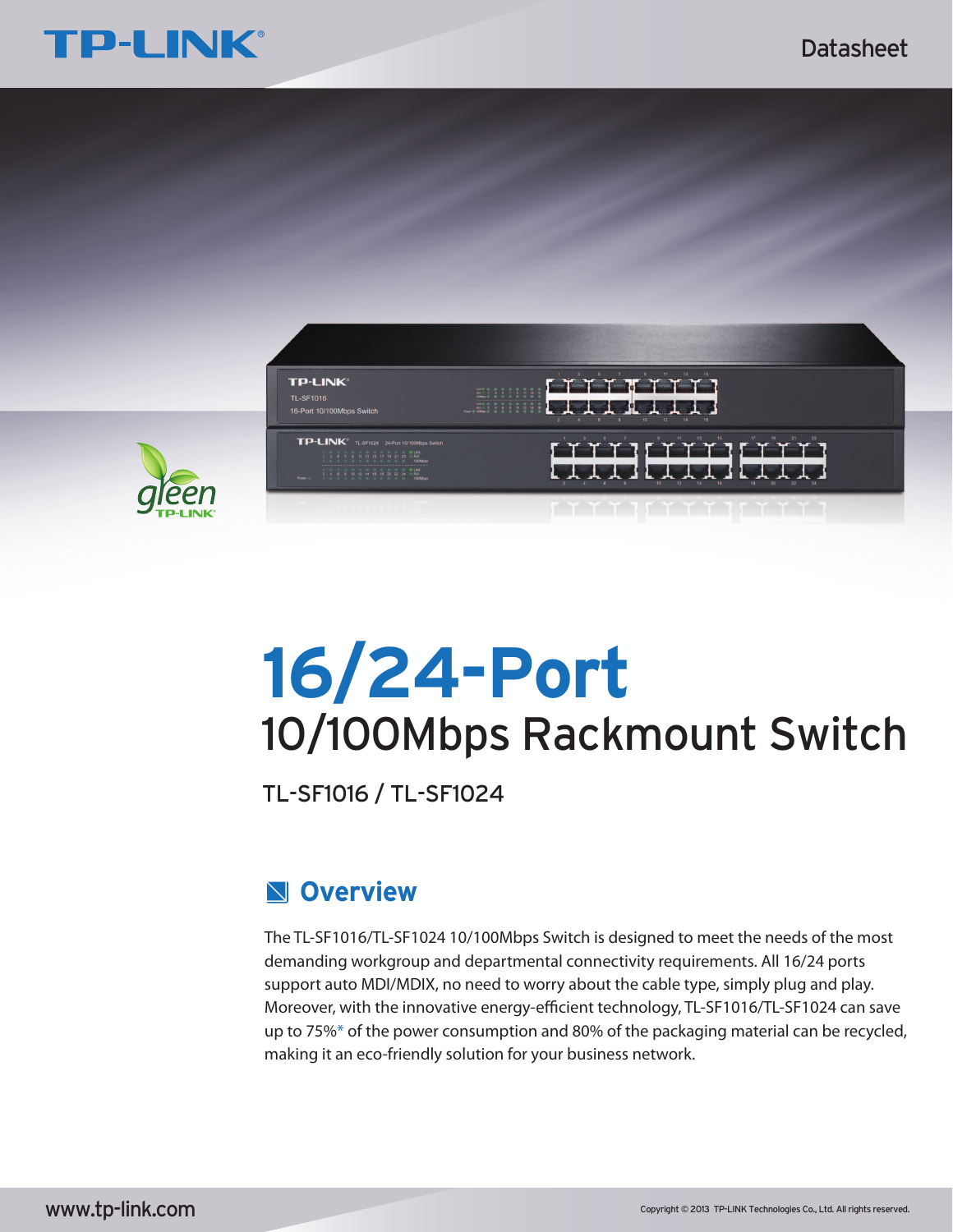#### **Green Technology**

- Saving power 75%
- Recyclable packaging material

**TP-LINK®** 

#### **High Performance**

- $\blacksquare$  IEEE 802.3x flow control
- Non-blocking switching architecture
- 3.2/4.8 Gbps Switching Capacity
- **Store and forward**
- Auto-MDI/MDIX  $\mathbf{u}$
- **Auto-negotiation**
- MAC address auto-learning and auto-aging

#### **Easy to use**

- **Plug and Play design**
- **Quiet/Fanless design**



- Details:http://www.tp-link.com/  $\blacksquare$ support/Localesupport.asp
- German/Austrian/Swiss users are not included



# TL-SF1016 / TL-SF1024 **16/24-Port 10/100Mbps Rackmount Switch**

### **TP-LINK Green Technology**

This new generation TL-SF1016/TL-SF1024 10/100Mbps Switch features the latest innovative energy-efficient technologies that can greatly expand your network capacity with much less power. It automatically adjusts power consumption according to the link status and cable length to limit the carbon footprint of your network. It also complies with the EU'S RoHS, prohibiting the use of certain hazardous materials. Besides, 80% of the packaging material can be recycled.

### **High Performance**

Featuring non-blocking switching architecture, TL-SF1016/TL-SF1024 forwards and filters packets at full wire-speed for maximum throughput. And IEEE 802.3x flow control for Full Duplex mode and backpressure for Half Duplex mode alleviate the traffic congestion and make TL-SF1016/TL-SF1024 work reliably.

### **Easy to Use**

The auto features of this Fast Ethernet switch make installation plug and play and hassle-free. No configuring is required. Auto MDI/MDIX eliminates the need for crossover cables. Auto-negotiation on each port senses the link speed of a network device (10, 100Mbps) and intelligently adjusts for compatibility and optimal performance.